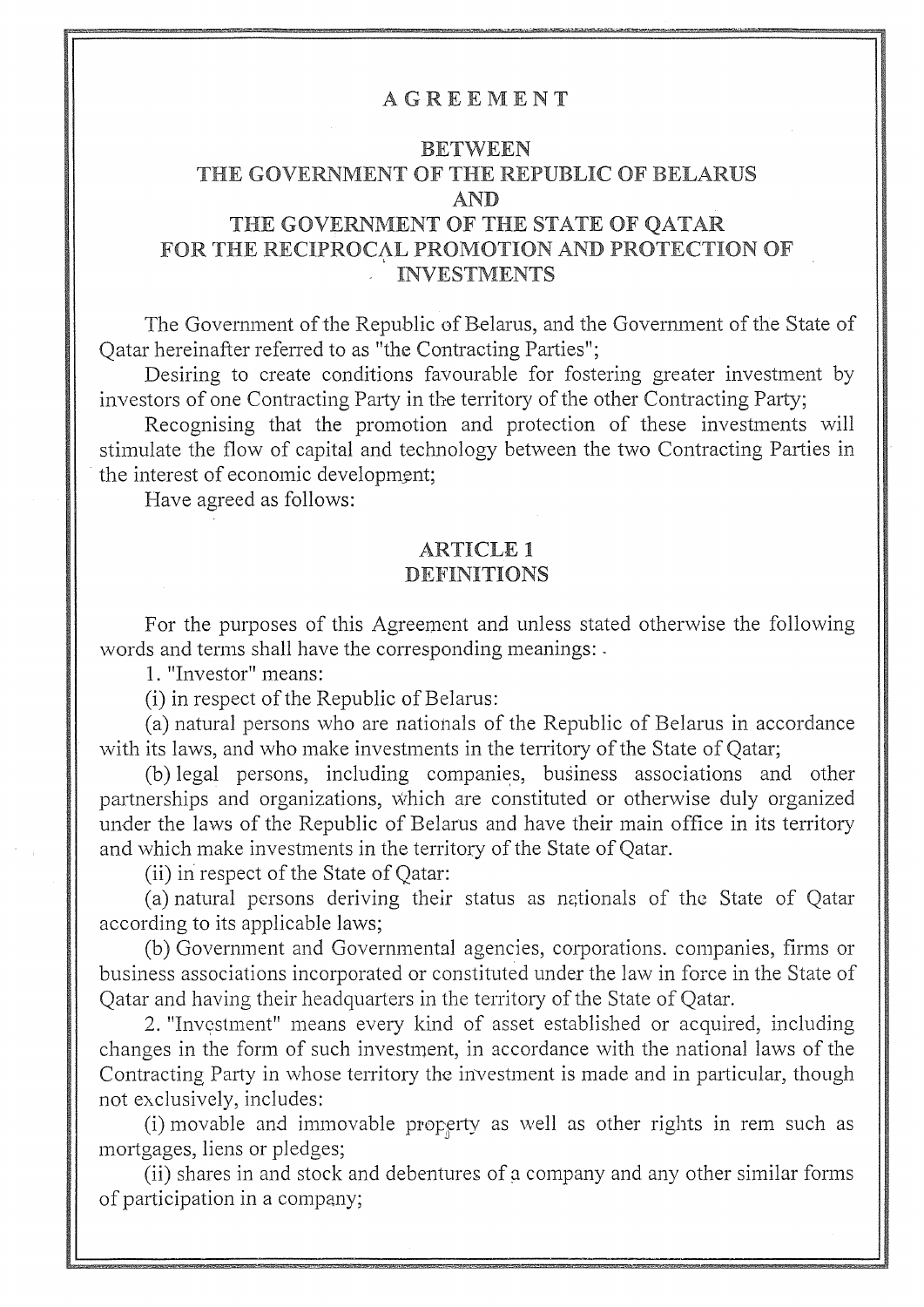(iii) rights to money or to any performance under contract having a financial value;

(iv) intellectual and industrial property rights in accordance with the relevant laws of the respective Contracting Party;

(v) business concessions conferred by law or under contract, including concessions to search for and extract oil and other natural resources.

3. "Returns" means the monetary amounts yielded by an investment and includes in particular, though not exclusively, profit, interest, capital gains, dividends, royalties and fees. Returns reinvested shall have the same protection as enjoyed by an investment.

4. "Territory" means:

(i) In respect of the Republic of Belarus: the territory of the Republic of Belarus including land, internal waters, territorial sea, the seabed and subsoil over which the Republic of Belarus has sovereign rights or jurisdiction in accordance with International Law.

(ii) In respect of the State of Qatar: the territory of the State of Qatar and its maritime area, including the territorial waters and airspace above it, and the continental shelf on which it owns sovereign rights and jurisdiction in accordance with its laws in force and the Public International Law.

## ARTICLE2 SCOPE OF THE AGREEMENT

This Agreement shall apply to all investments made by investors of either Contracting Party in the territory of the other Contracting Party, admitted as such in accordance with its laws and regulations, whether made before or after the coming into force of this Agreement.

#### ARTICLE3

#### PROMOTION AND PROTECTION OF INVESTMENT

1. Each Contracting Party shall encourage and create favourable conditions for investors of the other Contracting Party to make investments in its territory, and admit such investments in accordance with its laws and regulations in force.

2. Investments and returns of investors of each Contracting Party shall at all times be accorded fair, equitable treatment and shall enjoy full legal protection in the territory of the other Contracting Party under this Agreement.

#### ARTICLE4

#### NATIONAL TREATMENT & MOST-FAVOURED-NATION TREATMENT

1. Each Contracting Party shall accord to investments of investors of the other Contracting Party, treatment which shall not be less favourable than that accorded either to investments of its own investors or investments of investors of any third State.

2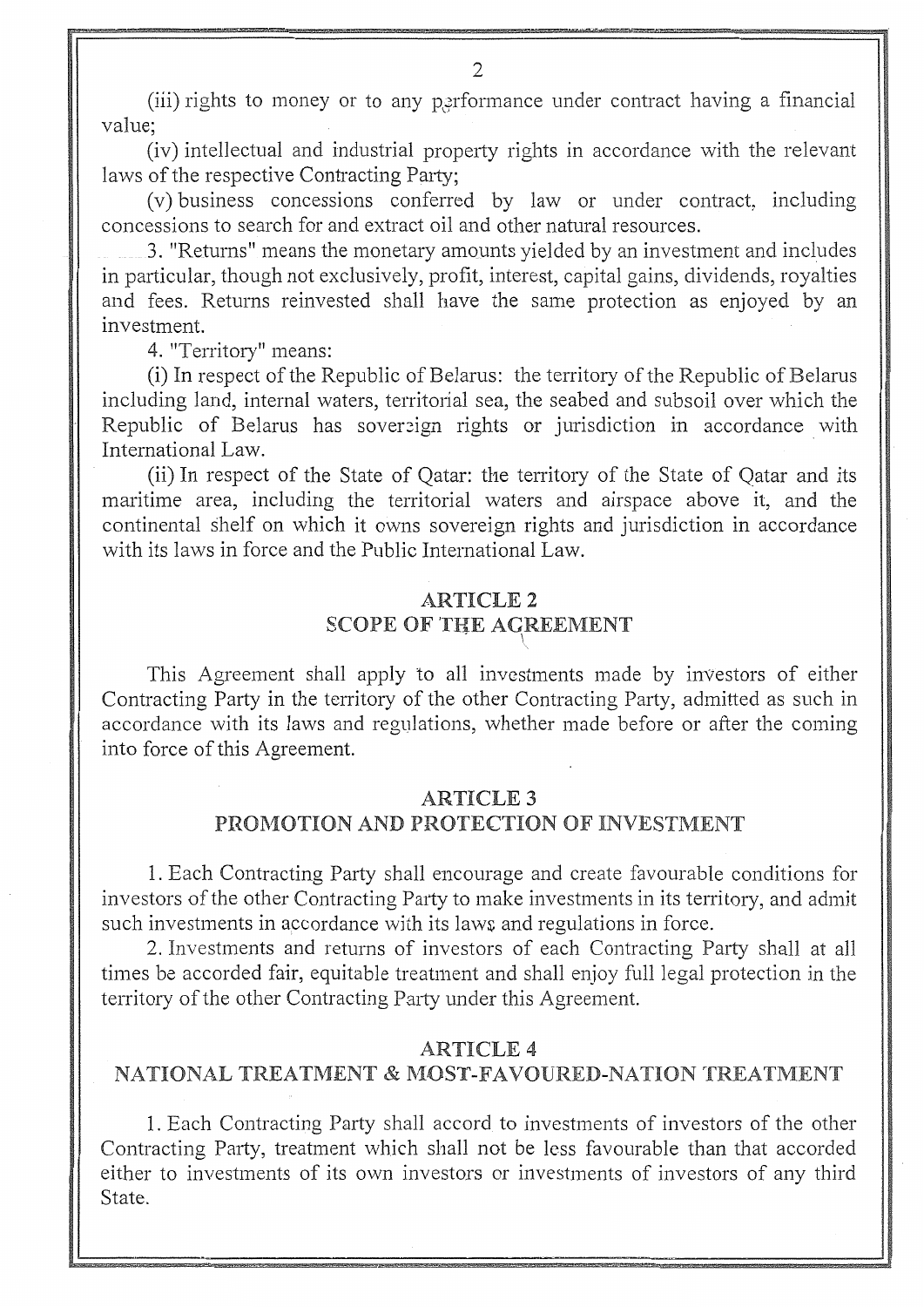2. In addition, each Contracting Party shall accord to investors of the other Contracting Party, including in respect of returns on their investments, treatment which shall not be less favourable than that accorded to investors of any third State.

3. The provisions stipulated in the above paragraphs of this Article shall not be construed to allow the investors of the Contracting Parties to enjoy the privileges granted by either Contracting Party to the investors of a third State by virtue of its participation in any of the following:

(a) agreements relating to any existing or future customs unions, free trade zones, regional economic organisations or similar international agreements;

(b) matters relating wholly or mainly to taxation.

## ARTICLES EXPROPRIATION AND COMPENSATION

1. The investments shall not be subject, either directly or indirectly, to any act of expropriation or nationalisation or to any other procedure of similar effect, unless it is intended for public interest and without discrimination against fair and equitable compensation paid in accordance with the legal procedures and general principles of the type of treatment stipulated in paragraph 2 of this Article,

2. The said compensation shall be equivalent to the real value for the expropriated investment at the time of its expropriation or its declaration and shall be estimated in accordance with a normal economic situation prevailing prior to any threat of expropriation. The compensation due shall be paid without unreasonable delay and shall enjoy free transfer, and it shall include interest at the prevailing six months LIBOR - rate of interest or equivalent, from the date of expropriation until the date of payment.

3. Without prejudice to the rights of the investor under Article 8 of this Agreement, the investor who suffered losses shall have a right, under the law of the Contracting Party making the expropriation, to review, by a judicial or other independent authority of that Contracting Party, of the valuation of his or its compensation in accordance with the principles set out in this Article,

4. Where a Contracting Party expropriates the assets of a company which is incorporated or constituted under the law in force in any part of its own territory, and in which investors of the other Contracting Party own shares, it shall ensure that the provisions of paragraph 2 of this Article are applied to the extent necessary to ensure fair and equitable compensation in respect of their investment to such investors of the other Contracting Party who are owners of those shares.

5. Investors of one Contracting Party whose investments in the territory of the other Contracting Party suffer losses owing to war or other armed conflict, a state of national emergency or civil disturbances in the territory of the latter Contracting Party shall be accorded by the latter Contracting Party, treatment as regards restitution, indemnification, compensation or other settlement, no less favourable than that which the latter Contracting Party accords to its own investors or to investors of any third state. Resulting payments shall be freely transferable.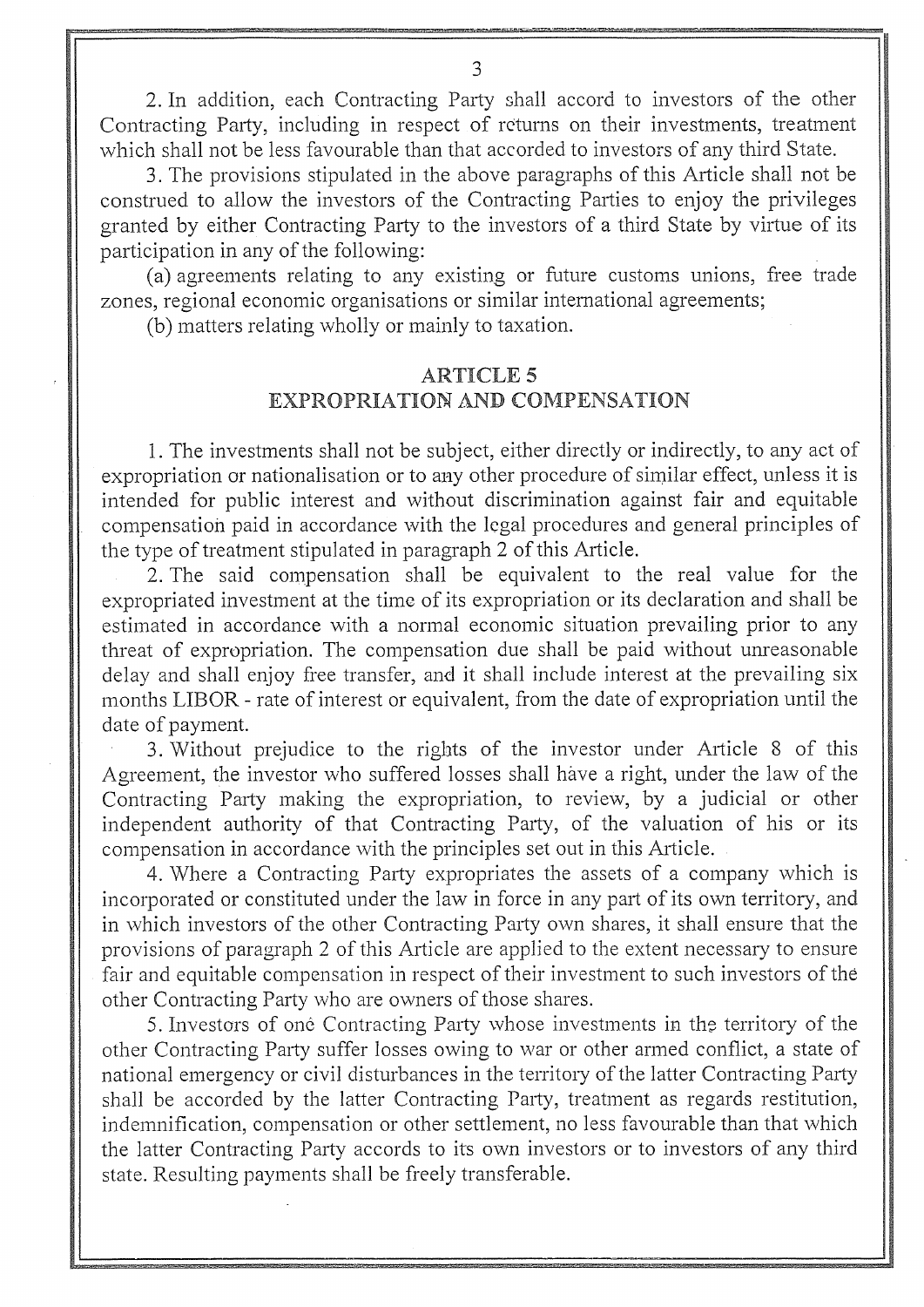4

#### **ARTICLE 6**

# REPATRIATION OF INVESTMENT AND RETURNS

1. Each Contracting Party shall permit all funds of an investor of the other .itracting Party related to an investment in its territory to be freely transferred, hout unreasonable delay and on a non-discriminatory basis. Such fund would lude:

(a) capital and additional capital amounts used to maintain and increase estments;

(b) returns;

( c) repayments of any loan including interest thereon, relating to the investment;

( d) proceeds received by investors in case of sale or partial or total liquidation of investment, including possible increment values;

(e) the earnings of citizens/nationals of one Contracting Party who work in mection with an investment in the territory of the other Contracting Party;

(f) payment arising from an investment dispute; and

(g) compensation pursuant to Articles 5 and 7 of this Agreement.

2. Unless otherwise agreed to between the Contracting Parties currency transfer ler paragraph 1 of this Article shall be permitted in any freely convertible currency. .h transfer shall be made at the market rate of exchange on the date of transfer.

## **ARTICLE 7**  ${\rm SUBROGATIO}$

Where one Contracting Party or its designated agency has guaranteed any emnity against non-commercial risks in respect of an investment by any of its estors in the territory of the other Contracting Party and has made payment to such estors under this guarantee, the other Contracting Party agrees that the first ntracting Party or its designated agency is entitled by virtue of subrogation to .rcise the rights and assert the claims of those investors. The subrogated rights or ims shall not exceed the original rights or claims of such investors.

#### **ARTICLE 8**

# CTTLEMENT OF DISPUTES BETWEEN A CONTRACTING PARTY AND AN INVESTOR OF THE OTHER CONTRACTING PARTY

1. Any legal dispute under the provisions of this Agreement, arising directly m an investment between either Contracting Party and an investor of the other ntracting Party shall be settled amicably among themselves.

2. If such disputes cannot be settled according to the provisions of paragraph (1) this Article within six months from the date of request in writing for settlement, *' ' I* 1 1. 1 • J J 1 1. \_ \_ J\_ \_ \_.I\_ \_\_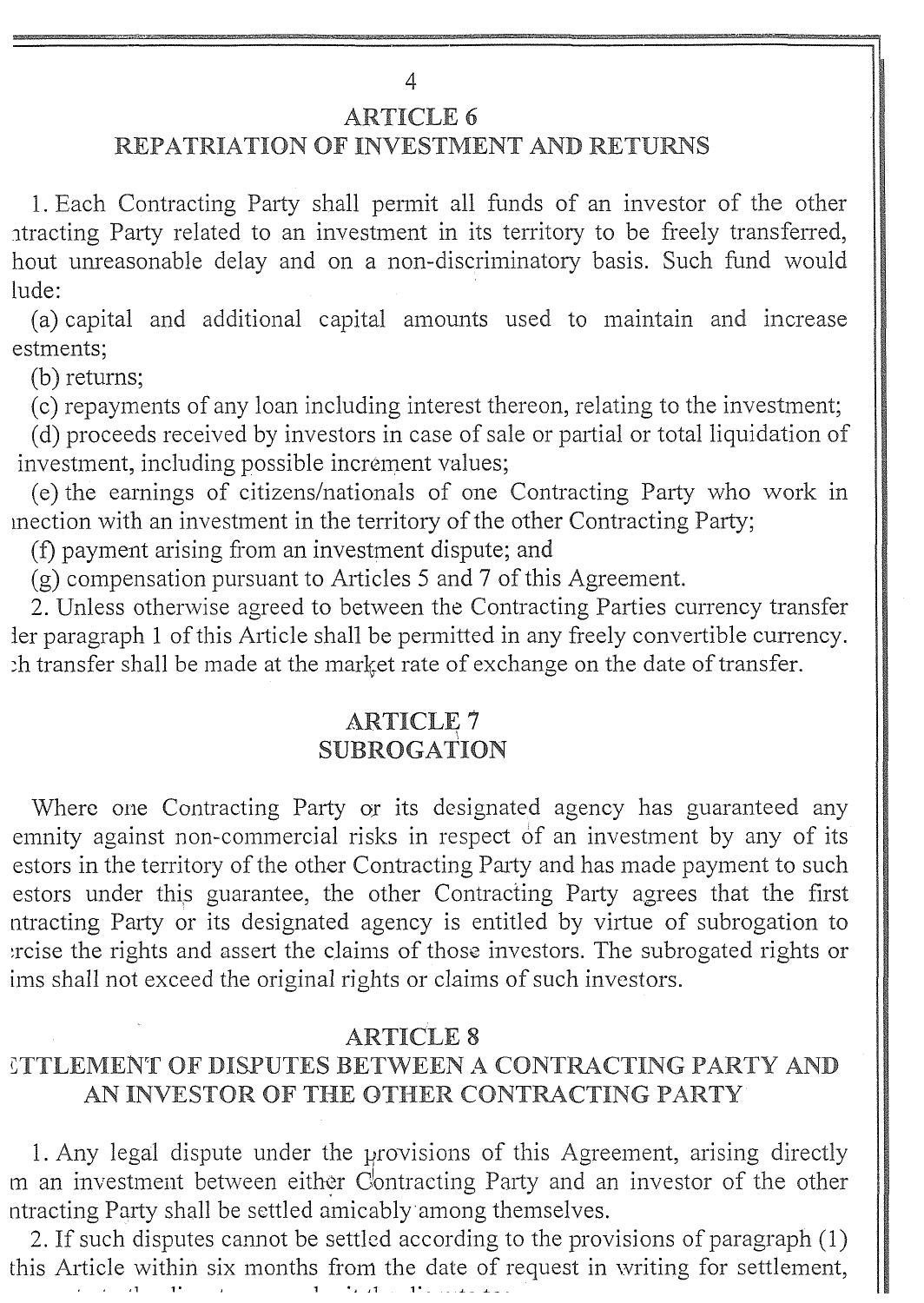er the Convention on the Settlement of Investment Disputes between States and ionals of other States of March 18, 1965 done in Washington, D.C., if this ivention is applicable to the Contracting Parties; or

( c) an ad hoc Arbitral Tribunal.

Either Party to the investment dispute who chooses one of the above mentioned *rs* of the settlement of dispute, can not choose the two other ways.

3. The ad hoc Arbitral Tribunal specified under paragraph 2 (c) shall be .blished as follows: ·

(a) each party to the dispute shall appoint one arbitrator, and the two arbitrators <sup>3</sup>appointed, shall select by mutual agreement a third arbitrator, who must be a zen of a third country, and who shall be appointed as Chairman of the Tribunal by two parties. All the arbitrators must be appointed within two months from the date iotification by one party to the other party of its intention to submit the dispute to itration;

(b) if the periods specified in paragraph 3 (a) herein above have not been oected, either party, in the absence of any other agreement, shall invite the sident, Vice-President or the next senior judge of the International Court of Justice ) is not a national of either Contracting Party to make the necessary appointments;

( c) the ad hoc Arbitral Tribunal shall reach its decisions by a majority of votes. -se decisions shall be final and legally binding upon the parties to the dispute and 11 be enforced in accordance with the domestic law of the Contracting Party to the pute. The decisions shall be taken in conformity with the provisions of this .eement and the laws of the Contracting Party to the dispute;

( d) the Tribunal shall interpret its award and give reasons and bases of its ision at the request of either party, Unless otherwise agreed by the parties, the ue of Arbitration will be at Hague (Netherlands).

Subject to the above, the Tribunal shall follow the Arbitration Rules of the .ted Nations Commission for International Trade Law (UNCITRAL), 1976.

## ARTICLE9 SETTLEMENT OF DISPUTES BETWEEN THE CONTRACTING PARTIES

1. The two Contracting Parties shall strive with good faith and mutual peration to reach a fair and quick settlement of any dispute arising between them cerning interpretation or execution of this Agreement. In this connection the two :ies hereby agree to enter into direct objective negotiations to reach such lement. If the dispute has not been settled within a period of six months from the ~ on which the matter was raised by either Contracting Party, it may be submitted he request of either Contracting Party to an ad hoc Arbitral Tribunal composed of ~e members.

 $1. \cdot C. \cdot ... \cdot A. \cdot A. \cdot A. \cdot A.$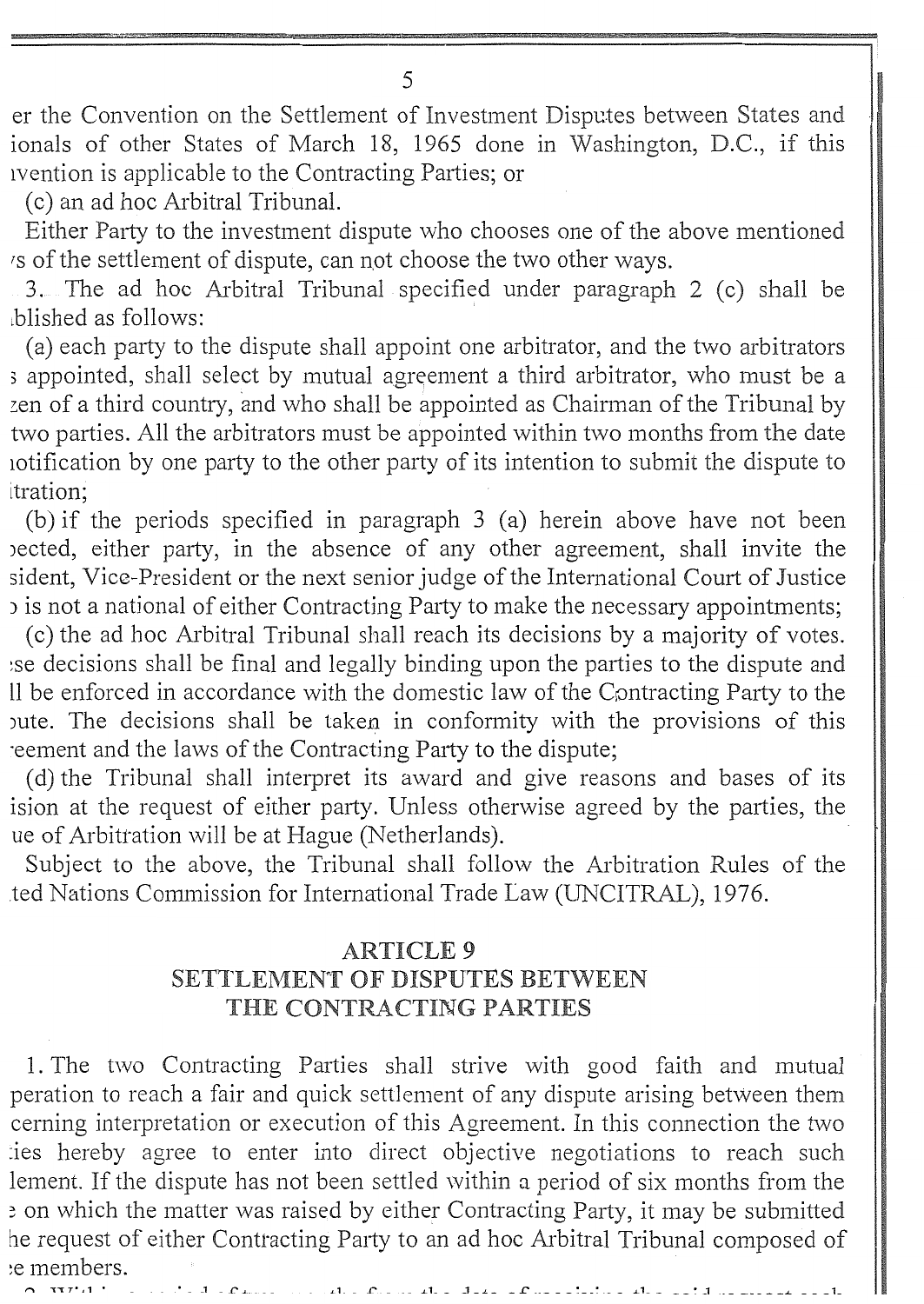3. If within the periods specified in paragraph 2 of this Article the necessary appointments have not been made, either Contracting Party may, in the absence of any other agreement, invite the President of the International Court of Justice to make any necessary appointments. If the President is a national of either Contracting Party or if he is otherwise prevented from discharging the said function, the Vice-President shall be invited to make the necessary appointments. If the Vice-President is a national of either Contracting Party or if he too is prevented from discharging the said function, the Member of the International Court of Justice next in seniority who is not a national of either Contracting Party shall be invited to make the necessary appointments.

4. The Arbitral Tribunal shall reach its decision by a majority of votes. Such decisions shall be binding on both Contracting Parties, Each Contracting Party shall bear the cost of its own member of the tribunal and of its representation in the arbitral proceedings; the cost of the Chairman and the remaining costs shall be borne in equal parts by the Contracting Parties. The Tribunal may, however, in its decision direct that a higher proportion of costs shall be borne by one of the two Contracting Parties and this award shall be binding on both Contracting Parties. The Tribunal shall determine its own procedure.

5. Unless agreed otherwise by the Contracting Parties, the venue of Arbitration shall be at Hague, Netherlands.

6. All claims shall be submitted and all hearing session shall be completed within a period of eight months from the date the third member is appointed, unless otherwise agreed. The Tribunal shall issues its decision within two months from the date of submitting the final claims or the date of closing the general sessions, whichever is later.

7. It shall not be permitted to submit a dispute to an Arbitration Tribunal pursuant to the rules of this Article if the same dispute was submitted to another Arbitration Tribunal pursuant to the rules of Article 8 hereunder and which is still under hearing by that Tribunal. This, however, shall not affect entering into direct and constructive negotiations between the Contracting Parties.

# ARTICLE 10

# ENTRY AND SOJOURN OF PERSONNEL

I

A Contracting Party shall, subject to its laws and regulations in force relating to the entry and sojourn of non-citizens, permit natural persons of the other Contracting Party and other persons appointed or employed by investors of the other Contracting Party to enter and remain in its territory for the purpose of engaging in activities connected with investments.

## ARTICLE 11 APPLICABLE LAWS

1. Except as otherwise provided in this Agreement, all investments shall be governed by the laws in force in the territory of the Contracting Party in which such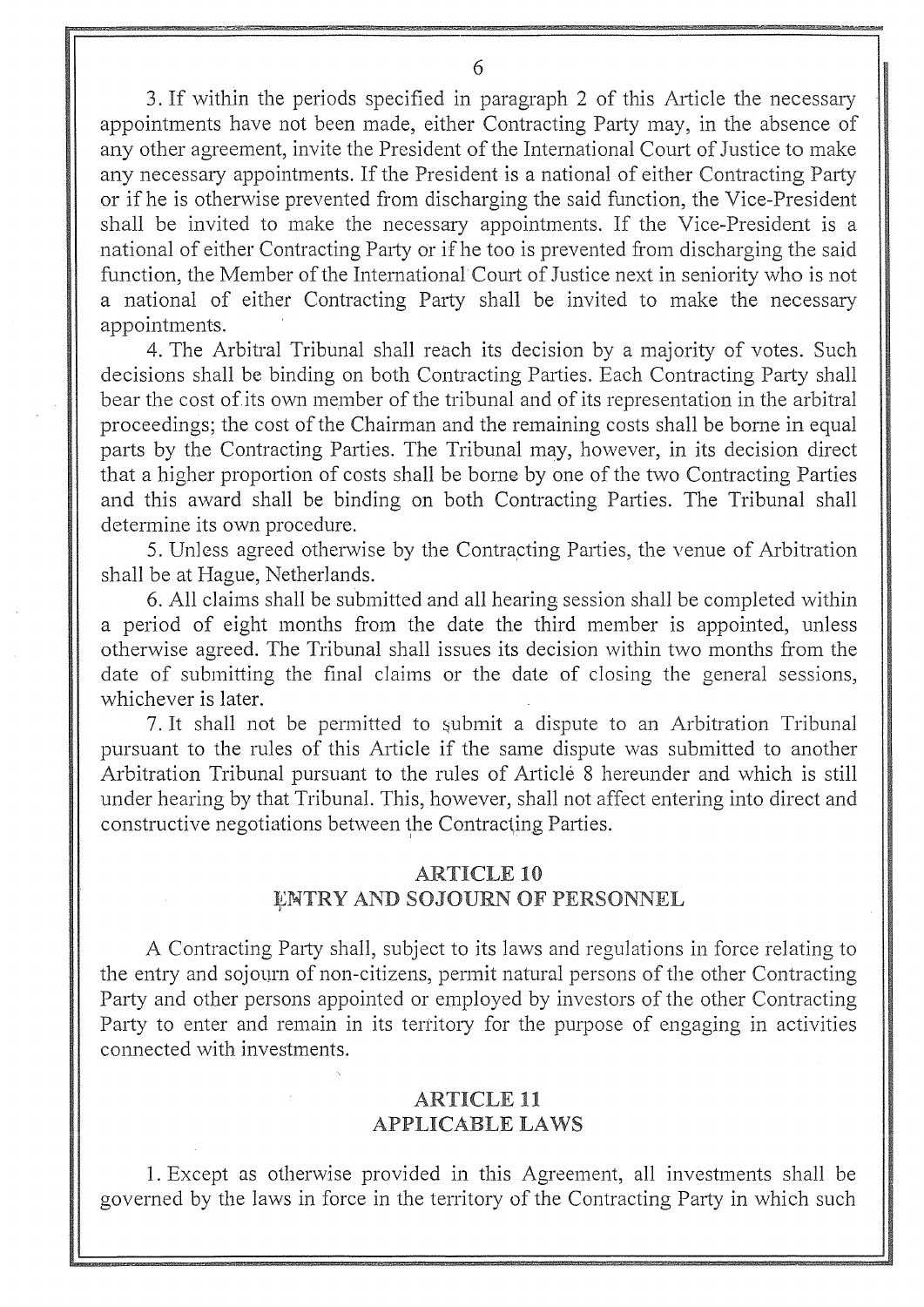7

estments are made.

2. Notwithstanding paragraph 1 of this Article, nothing in this Agreement eludes the host Contracting Party from taking action for the protection of its ential security interests or public order or morality affecting public order or in .umstances of extreme emergency in accordance with its laws normally and sonably applied on a nondiscriminatory basis.

## ARTICLE 12 APPLICATION OF OTHER RULES

If the provisions of law of either Contracting Party or obligations under .mational law existing at present or established hereafter between the Contracting ties in addition to this Agreement contain rules, whether general or specific, itling investments by investors of the other Contracting Party to a treatment more ourable than is provided for by the present Agreement, such rules shall to the ent that they are more favourable prevail over this Agreement.

#### ARTICLE 13 ENTRY INTO FORCE

This Agreement shall enter into force thirty days after the Contracting Parties .ify each other in writing that their respective internal constitutional requirements, .essary for the entry into force of this Agreement, have been fulfilled.

## ARTICLE 14 DURATION AND TERMINATION

1. This Agreement shall remain in force for a period of ten years and thereafter it 111 be deemed to have been automatically extended unless either Contracting Party 'es to the other Contracting party a written notice of its intention to terminate the .reement, The Agreement shall stand terminated one year from the date on receipt such written notice.

*- - -- - - - \_L \_L - - - - ·- - - -- - --* 1~ 1 - .£" *.J.\_* 1~.: .......